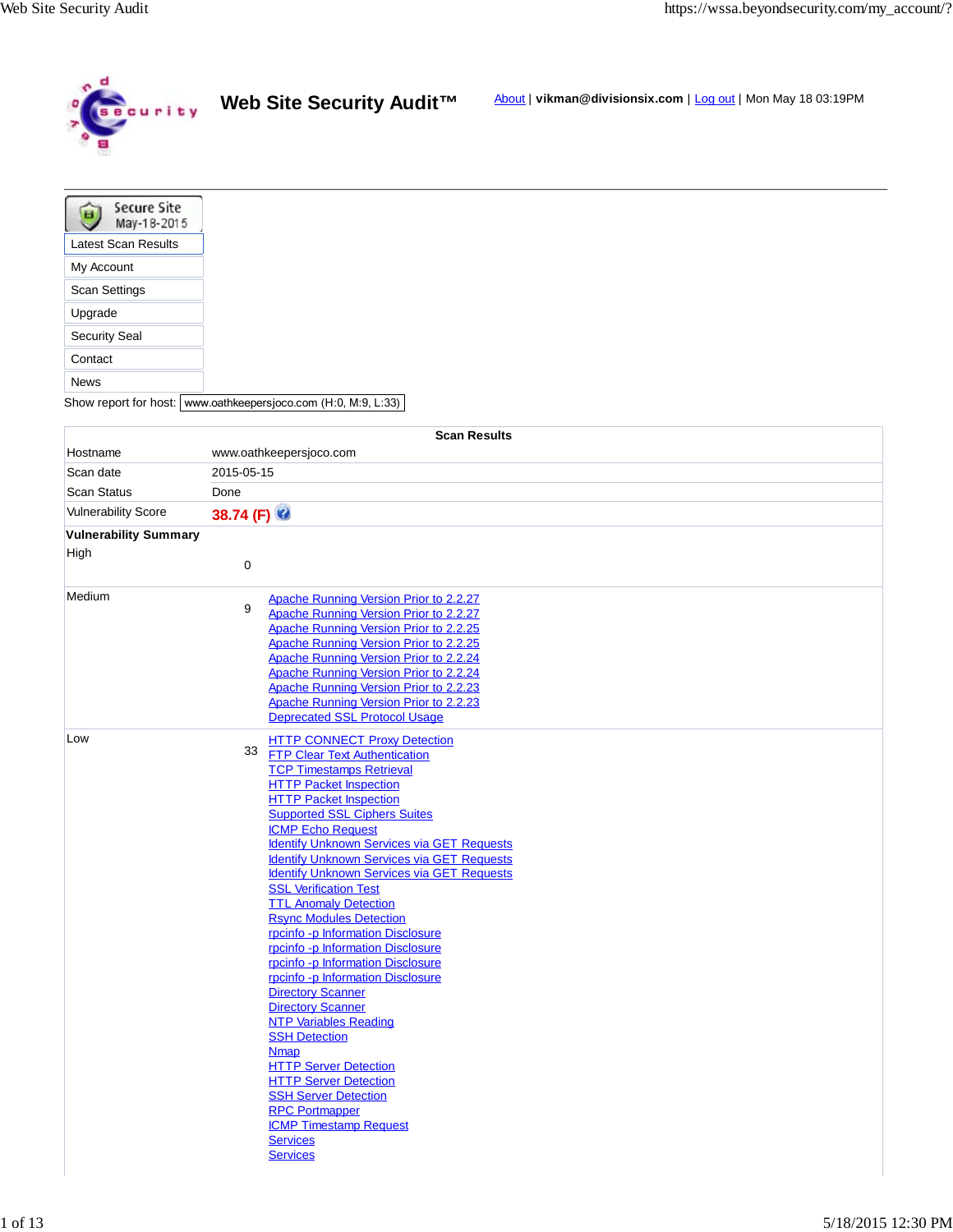|       |                                                                          | <b>Scan Results</b>             |                            |
|-------|--------------------------------------------------------------------------|---------------------------------|----------------------------|
|       | <b>Services</b><br><b>Services</b><br><b>Services</b><br><b>Services</b> |                                 |                            |
| Total | 42                                                                       |                                 |                            |
|       | <b>Vulnerability by Risk Level</b>                                       | <b>Vulnerability by Service</b> | <b>Vulnerability Count</b> |

### (Displays High and Medium risk vulnerabilities)

| <b>Security Testing</b>          |       |        |        |
|----------------------------------|-------|--------|--------|
| Type                             | Tests | Failed | Passed |
| Infrastructure Tests             | 11844 | 49     | 11795  |
| <b>Blind SQL Injection</b>       | 0     | 0      | 0      |
| <b>SQL</b> Injection             | 0     | 0      | 0      |
| <b>Cross Site Scripting</b>      | 0     | 0      | 0      |
| Source Disclosure                | 0     | 0      | 0      |
| PHP Code Injection               | ŋ     | 0      | O      |
| <b>Windows Command Execution</b> | 0     | 0      | 0      |
| <b>UNIX Command Execution</b>    | O     | 0      | 0      |
| <b>UNIX File Disclosure</b>      | ŋ     | 0      | 0      |
| Windows File Disclosure          | O     | 0      | 0      |
| <b>Directory Disclosure</b>      | ŋ     | 0      | 0      |
| Remote File Inclusion            | n     | 0      | 0      |
| <b>HTTP Header Injection</b>     | ი     | O      | ი      |

# **Medium risk vulnerabilities results for: www.oathkeepersjoco.com**

|                                                    | 1. Apache Running Version Prior to 2.2.27 (Medium)                                                                                                                                                                                                                                                                                                    | back |
|----------------------------------------------------|-------------------------------------------------------------------------------------------------------------------------------------------------------------------------------------------------------------------------------------------------------------------------------------------------------------------------------------------------------|------|
| Port:                                              | http $(80/10)$                                                                                                                                                                                                                                                                                                                                        |      |
| Summary:                                           |                                                                                                                                                                                                                                                                                                                                                       |      |
|                                                    | Multiple vulnerabilities have been found in Apache:<br>* The dav_xml_get_cdata function in main/util.c in the mod_dav module in the Apache HTTP Server before 2.4.8 does not properly remove whitespace<br>characters from CDATA sections, which allows remote attackers to cause a denial of service (daemon crash) via a crafted DAV WRITE request. |      |
|                                                    | * The log_cookie function in mod_log_config.c in the mod_log_config module in the Apache HTTP Server before 2.4.8 allows remote attackers to cause<br>a denial of service (segmentation fault and daemon crash) via a crafted cookie that is not properly handled during truncation.                                                                  |      |
| Installed version: 2.2.22<br>Fixed version: 2.2.27 | Version source: Server: Apache/2.2.22                                                                                                                                                                                                                                                                                                                 |      |
| <b>Recommended Solution:</b>                       |                                                                                                                                                                                                                                                                                                                                                       |      |
|                                                    | Upgrade to Apache version 2.2.27 or newer.                                                                                                                                                                                                                                                                                                            |      |
| <b>More</b><br>information:                        | http://www.apache.org/dist/httpd/CHANGES_2.2.27, and http://httpd.apache.org/security/vulnerabilities_22.html                                                                                                                                                                                                                                         |      |
| CVE:                                               | CVE-2013-6438                                                                                                                                                                                                                                                                                                                                         |      |
| CVE:                                               | CVE-2014-0098                                                                                                                                                                                                                                                                                                                                         |      |
| Test ID:                                           | 16698                                                                                                                                                                                                                                                                                                                                                 |      |
|                                                    | 2. Apache Running Version Prior to 2.2.27 (Medium)                                                                                                                                                                                                                                                                                                    | back |
| Port:                                              | https $(443/10)$                                                                                                                                                                                                                                                                                                                                      |      |
|                                                    |                                                                                                                                                                                                                                                                                                                                                       |      |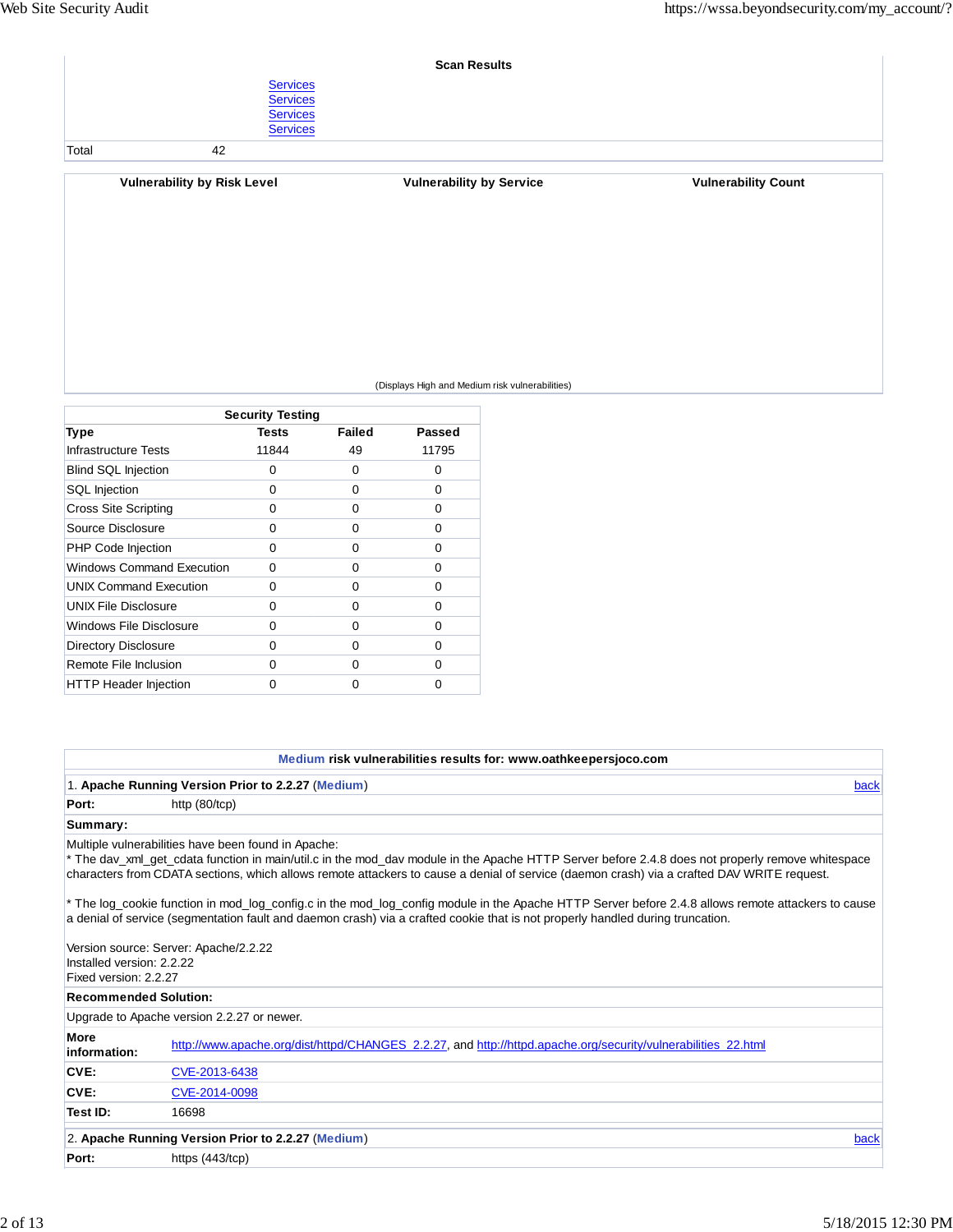#### **Summary:**

Multiple vulnerabilities have been found in Apache:

\* The dav\_xml\_get\_cdata function in main/util.c in the mod\_dav module in the Apache HTTP Server before 2.4.8 does not properly remove whitespace characters from CDATA sections, which allows remote attackers to cause a denial of service (daemon crash) via a crafted DAV WRITE request.

\* The log\_cookie function in mod\_log\_config.c in the mod\_log\_config module in the Apache HTTP Server before 2.4.8 allows remote attackers to cause a denial of service (segmentation fault and daemon crash) via a crafted cookie that is not properly handled during truncation.

Version source: Server: Apache/2.2.22 Installed version: 2.2.22 Fixed version: 2.2.27

#### **Recommended Solution:**

Upgrade to Apache version 2.2.27 or newer.

| <b>More</b><br>information: | http://www.apache.org/dist/httpd/CHANGES_2.2.27, and http://httpd.apache.org/security/vulnerabilities_22.html |
|-----------------------------|---------------------------------------------------------------------------------------------------------------|
| CVE:                        | CVE-2013-6438                                                                                                 |
| CVE:                        | CVE-2014-0098                                                                                                 |
| Test ID:                    | 16698                                                                                                         |
| .                           |                                                                                                               |

#### 3. **Apache Running Version Prior to 2.2.25** (**Medium**) back

Port: https (443/tcp)

#### **Summary:**

Multiple vulnerabilities have been found in Apache:

\* mod\_rewrite.c in the mod\_rewrite module in the Apache HTTP Server 2.2.x before 2.2.25 writes data to a log file without sanitizing non-printable characters, which might allow remote attackers to execute arbitrary commands via an HTTP request containing an escape sequence for a terminal emulator.

\* mod\_dav.c in the Apache HTTP Server before 2.2.25 does not properly determine whether DAV is enabled for a URI, which allows remote attackers to cause a denial of service (segmentation fault) via a MERGE request in which the URI is configured for handling by the mod\_dav\_svn module, but a certain href attribute in XML data refers to a non-DAV URI.

Version source: Server: Apache/2.2.22 Installed version: 2.2.22

Fixed version: 2.2.25

### 4. **Apache Running Version Prior to 2.2.25** (**Medium**) back **Recommended Solution:** Upgrade to Apache version 2.2.24 or newer. **More information:** http://www.apache.org/dist/httpd/CHANGES\_2.2.25, http://httpd.apache.org/security/vulnerabilities\_22.html, and http://mailarchives.apache.org/mod\_mbox/httpd-announce/201307.mbox/%3C20130710125106.635ba5a2.wrowe@rowe-clan.net%3E **CVE:** CVE-2013-1862 **CVE:** CVE-2013-1896 **Test ID:** 16103

**Port:** http (80/tcp)

**Summary:**

Multiple vulnerabilities have been found in Apache:

\* mod\_rewrite.c in the mod\_rewrite module in the Apache HTTP Server 2.2.x before 2.2.25 writes data to a log file without sanitizing non-printable characters, which might allow remote attackers to execute arbitrary commands via an HTTP request containing an escape sequence for a terminal emulator.

\* mod\_dav.c in the Apache HTTP Server before 2.2.25 does not properly determine whether DAV is enabled for a URI, which allows remote attackers to cause a denial of service (segmentation fault) via a MERGE request in which the URI is configured for handling by the mod\_dav\_svn module, but a certain href attribute in XML data refers to a non-DAV URI.

Version source: Server: Apache/2.2.22 Installed version: 2.2.22 Fixed version: 2.2.25

#### **Recommended Solution:**

|                             | Upgrade to Apache version 2.2.24 or newer.                                                                                                                                                                                               |  |
|-----------------------------|------------------------------------------------------------------------------------------------------------------------------------------------------------------------------------------------------------------------------------------|--|
| <b>More</b><br>information: | http://www.apache.org/dist/httpd/CHANGES_2.2.25, http://httpd.apache.org/security/vulnerabilities_22.html, and http://mail-<br>archives.apache.org/mod_mbox/httpd-announce/201307.mbox/%3C20130710125106.635ba5a2.wrowe@rowe-clan.net%3E |  |
| CVE:                        | CVE-2013-1862                                                                                                                                                                                                                            |  |
| CVE:                        | CVE-2013-1896                                                                                                                                                                                                                            |  |
| Test ID:                    | 16103                                                                                                                                                                                                                                    |  |
|                             |                                                                                                                                                                                                                                          |  |

5. **Apache Running Version Prior to 2.2.24** (**Medium**) back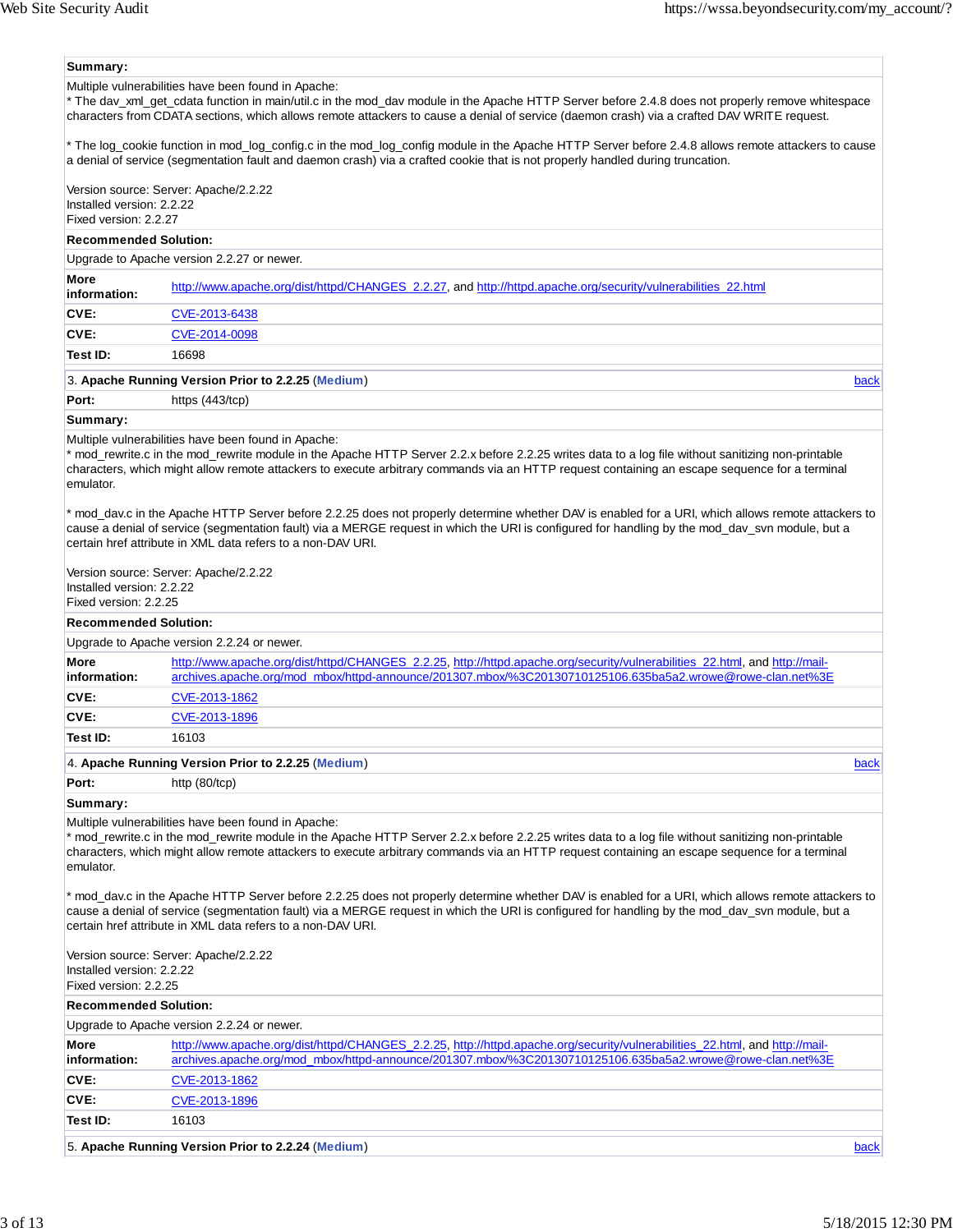| Port:                                              | http $(80/10)$                                                                                                                                                                                                                                                                                                                                                                                                                                                                                                                                                                |
|----------------------------------------------------|-------------------------------------------------------------------------------------------------------------------------------------------------------------------------------------------------------------------------------------------------------------------------------------------------------------------------------------------------------------------------------------------------------------------------------------------------------------------------------------------------------------------------------------------------------------------------------|
| Summary:                                           |                                                                                                                                                                                                                                                                                                                                                                                                                                                                                                                                                                               |
| mod status modules.                                | Multiple vulnerabilities have been found in Apache:<br>* Multiple cross-site scripting (XSS) vulnerabilities in the Apache HTTP Server 2.2.x before 2.2.24-dev and 2.4.x before 2.4.4 allow remote attackers to<br>inject arbitrary web script or HTML via vectors involving hostnames and URIs in the mod_imagemap, mod_info, mod_Idap, mod_proxy_ftp, and                                                                                                                                                                                                                   |
|                                                    | * Multiple cross-site scripting (XSS) vulnerabilities in the balancer_handler function in the manager interface in mod_proxy_balancer.c in the<br>mod proxy balancer module in the Apache HTTP Server 2.2.x before 2.2.24-dev and 2.4.x before 2.4.4 allow remote attackers to inject arbitrary web<br>script or HTML via a crafted string.                                                                                                                                                                                                                                   |
| Installed version: 2.2.22<br>Fixed version: 2.2.24 | Version source: Server: Apache/2.2.22                                                                                                                                                                                                                                                                                                                                                                                                                                                                                                                                         |
| <b>Recommended Solution:</b>                       |                                                                                                                                                                                                                                                                                                                                                                                                                                                                                                                                                                               |
|                                                    | Upgrade to Apache version 2.2.24 or newer.                                                                                                                                                                                                                                                                                                                                                                                                                                                                                                                                    |
| More<br>information:                               | http://www.apache.org/dist/httpd/CHANGES_2.2.24, and http://httpd.apache.org/security/vulnerabilities_22.html                                                                                                                                                                                                                                                                                                                                                                                                                                                                 |
| CVE:                                               | CVE-2012-3499                                                                                                                                                                                                                                                                                                                                                                                                                                                                                                                                                                 |
| CVE:                                               | CVE-2012-4558                                                                                                                                                                                                                                                                                                                                                                                                                                                                                                                                                                 |
| Test ID:                                           | 16102                                                                                                                                                                                                                                                                                                                                                                                                                                                                                                                                                                         |
|                                                    | 6. Apache Running Version Prior to 2.2.24 (Medium)<br>back                                                                                                                                                                                                                                                                                                                                                                                                                                                                                                                    |
| Port:                                              | https $(443/top)$                                                                                                                                                                                                                                                                                                                                                                                                                                                                                                                                                             |
| Summary:                                           |                                                                                                                                                                                                                                                                                                                                                                                                                                                                                                                                                                               |
| mod_status modules.<br>Installed version: 2.2.22   | inject arbitrary web script or HTML via vectors involving hostnames and URIs in the mod_imagemap, mod_info, mod_ldap, mod_proxy_ftp, and<br>* Multiple cross-site scripting (XSS) vulnerabilities in the balancer_handler function in the manager interface in mod_proxy_balancer.c in the<br>mod_proxy_balancer module in the Apache HTTP Server 2.2.x before 2.2.24-dev and 2.4.x before 2.4.4 allow remote attackers to inject arbitrary web<br>script or HTML via a crafted string.<br>Version source: Server: Apache/2.2.22                                              |
| Fixed version: 2.2.24                              |                                                                                                                                                                                                                                                                                                                                                                                                                                                                                                                                                                               |
| <b>Recommended Solution:</b>                       |                                                                                                                                                                                                                                                                                                                                                                                                                                                                                                                                                                               |
|                                                    | Upgrade to Apache version 2.2.24 or newer.                                                                                                                                                                                                                                                                                                                                                                                                                                                                                                                                    |
| More<br>information:                               | http://www.apache.org/dist/httpd/CHANGES_2.2.24, and http://httpd.apache.org/security/vulnerabilities_22.html                                                                                                                                                                                                                                                                                                                                                                                                                                                                 |
| CVE:                                               | CVE-2012-3499                                                                                                                                                                                                                                                                                                                                                                                                                                                                                                                                                                 |
| CVE:                                               | CVE-2012-4558                                                                                                                                                                                                                                                                                                                                                                                                                                                                                                                                                                 |
| Test ID:                                           | 16102                                                                                                                                                                                                                                                                                                                                                                                                                                                                                                                                                                         |
|                                                    | 7. Apache Running Version Prior to 2.2.23 (Medium)<br>back                                                                                                                                                                                                                                                                                                                                                                                                                                                                                                                    |
| Port:                                              | https $(443/top)$                                                                                                                                                                                                                                                                                                                                                                                                                                                                                                                                                             |
| Summary:                                           |                                                                                                                                                                                                                                                                                                                                                                                                                                                                                                                                                                               |
|                                                    |                                                                                                                                                                                                                                                                                                                                                                                                                                                                                                                                                                               |
|                                                    | Multiple vulnerabilities have been discovered in Apache:<br>users to gain privileges via a Trojan horse DSO in the current working directory during execution of apachectl.<br>* Multiple cross-site scripting (XSS) vulnerabilities in the make_variant_list function in mod_negotiation.c in the mod_negotiation module in the Apache<br>HTTP Server 2.4.x before 2.4.3, when the MultiViews option is enabled, allow remote attackers to inject arbitrary web script or HTML via a crafted<br>filename that is not properly handled during construction of a variant list. |
| Installed version: 2.2.22<br>Fixed version: 2.2.23 | Version source: Server: Apache/2.2.22                                                                                                                                                                                                                                                                                                                                                                                                                                                                                                                                         |
| <b>Recommended Solution:</b>                       |                                                                                                                                                                                                                                                                                                                                                                                                                                                                                                                                                                               |
|                                                    | Upgrade to Apache version 2.2.23 or newer.                                                                                                                                                                                                                                                                                                                                                                                                                                                                                                                                    |
| More<br>information:                               | http://www.apache.org/dist/httpd/CHANGES_2.2.23 and http://httpd.apache.org/security/vulnerabilities_22.html                                                                                                                                                                                                                                                                                                                                                                                                                                                                  |
| CVE:                                               | * envvars (aka envvars-std) in the Apache HTTP Server before 2.4.2 places a zero-length directory name in the LD_LIBRARY_PATH, which allows local<br>CVE-2012-0883                                                                                                                                                                                                                                                                                                                                                                                                            |

**Test ID:** 15084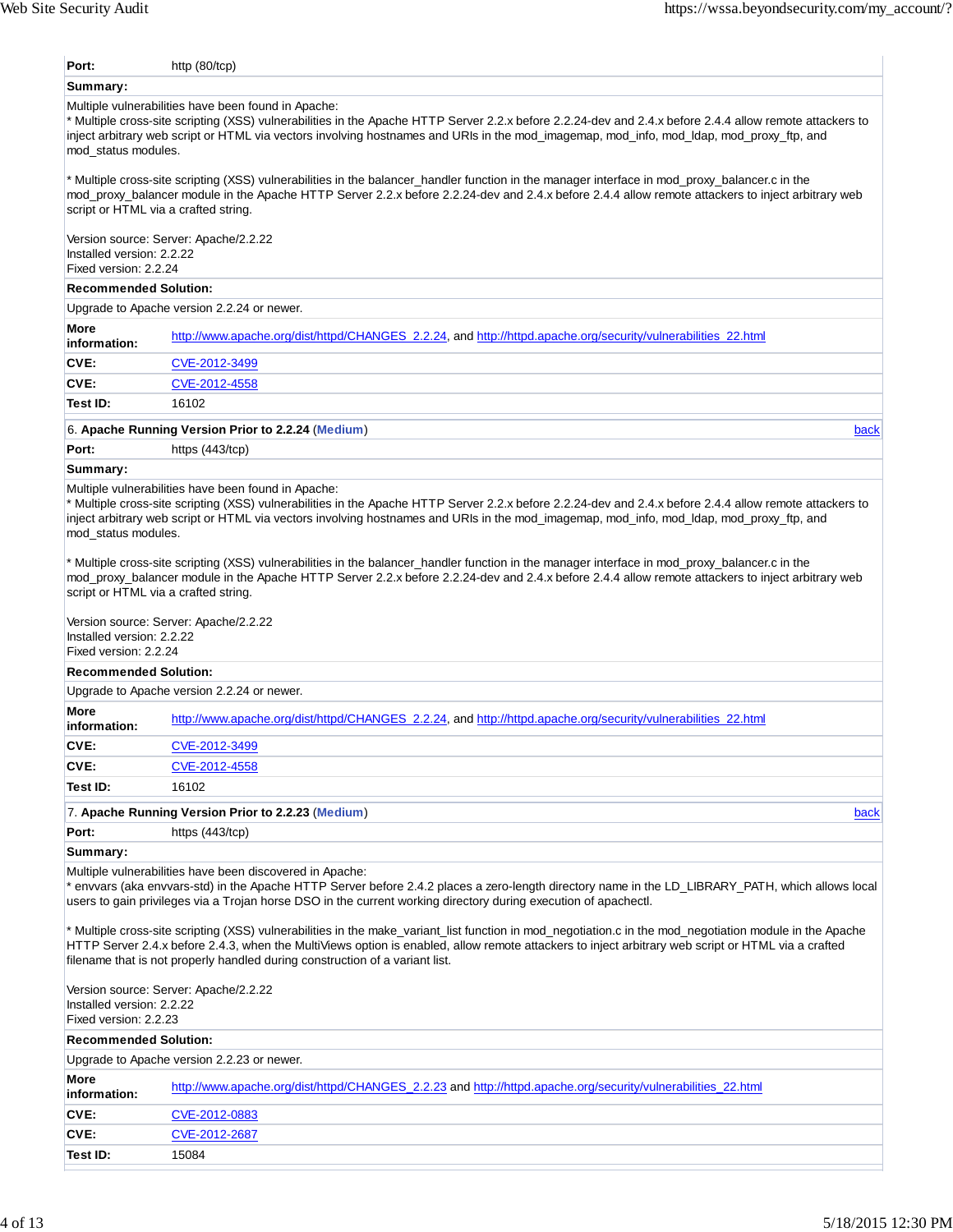|                                                    | 8. Apache Running Version Prior to 2.2.23 (Medium)                                                                                                                                                                                                                                                                                                                                             | back |
|----------------------------------------------------|------------------------------------------------------------------------------------------------------------------------------------------------------------------------------------------------------------------------------------------------------------------------------------------------------------------------------------------------------------------------------------------------|------|
| Port:                                              | http (80/tcp)                                                                                                                                                                                                                                                                                                                                                                                  |      |
| Summary:                                           |                                                                                                                                                                                                                                                                                                                                                                                                |      |
|                                                    | Multiple vulnerabilities have been discovered in Apache:<br>* envvars (aka envvars-std) in the Apache HTTP Server before 2.4.2 places a zero-length directory name in the LD_LIBRARY_PATH, which allows local<br>users to gain privileges via a Trojan horse DSO in the current working directory during execution of apachectl.                                                               |      |
|                                                    | * Multiple cross-site scripting (XSS) vulnerabilities in the make_variant_list function in mod_negotiation.c in the mod_negotiation module in the Apache<br>HTTP Server 2.4.x before 2.4.3, when the MultiViews option is enabled, allow remote attackers to inject arbitrary web script or HTML via a crafted<br>filename that is not properly handled during construction of a variant list. |      |
| Installed version: 2.2.22<br>Fixed version: 2.2.23 | Version source: Server: Apache/2.2.22                                                                                                                                                                                                                                                                                                                                                          |      |
| <b>Recommended Solution:</b>                       |                                                                                                                                                                                                                                                                                                                                                                                                |      |
|                                                    | Upgrade to Apache version 2.2.23 or newer.                                                                                                                                                                                                                                                                                                                                                     |      |
| More<br>information:                               | http://www.apache.org/dist/httpd/CHANGES 2.2.23 and http://httpd.apache.org/security/vulnerabilities 22.html                                                                                                                                                                                                                                                                                   |      |
| CVE:                                               | CVE-2012-0883                                                                                                                                                                                                                                                                                                                                                                                  |      |
| CVE:                                               | CVE-2012-2687                                                                                                                                                                                                                                                                                                                                                                                  |      |
| Test ID:                                           | 15084                                                                                                                                                                                                                                                                                                                                                                                          |      |
|                                                    | 9. Deprecated SSL Protocol Usage (Medium)                                                                                                                                                                                                                                                                                                                                                      | back |
| Port:                                              | https (443/tcp)                                                                                                                                                                                                                                                                                                                                                                                |      |
| Summary:                                           |                                                                                                                                                                                                                                                                                                                                                                                                |      |
| the affected service and clients.                  | The remote service accepts connections encrypted using SSLv2 and/or SSLv3, which reportedly suffers from several cryptographic flaws and has been<br>deprecated for several years. An attacker may be able to exploit these issues to conduct man-in-the-middle attacks or decrypt communications between                                                                                      |      |
| <b>Recommended Solution:</b>                       |                                                                                                                                                                                                                                                                                                                                                                                                |      |
|                                                    | Consult the application's documentation to disable SSL 2.0 and SSL 3.0, and use TLS 1.0 or newer.                                                                                                                                                                                                                                                                                              |      |
| More<br>information:                               | http://www.schneier.com/paper-ssl.pdf                                                                                                                                                                                                                                                                                                                                                          |      |
| Test ID:                                           | 9329                                                                                                                                                                                                                                                                                                                                                                                           |      |
|                                                    |                                                                                                                                                                                                                                                                                                                                                                                                |      |
|                                                    | Low risk vulnerabilities results for: www.oathkeepersjoco.com                                                                                                                                                                                                                                                                                                                                  |      |
|                                                    | 1. HTTP CONNECT Proxy Detection (Low)                                                                                                                                                                                                                                                                                                                                                          | back |
| Port:                                              | http-alt (8080/tcp)                                                                                                                                                                                                                                                                                                                                                                            |      |
| Summary:                                           |                                                                                                                                                                                                                                                                                                                                                                                                |      |
|                                                    | The remote service supports the HTTP CONNECT method for tunneling connections through an HTTP connection.                                                                                                                                                                                                                                                                                      |      |
| Test ID:                                           | 11346                                                                                                                                                                                                                                                                                                                                                                                          |      |

2. **FTP Clear Text Authentication** (**Low**) back

**Port:** ftp (21/tcp)

# **Summary:**

The remote FTP does not encrypt its data and control connections. The user name and password are transmitted in clear text and may be intercepted by a network sniffer, or a man-in-the-middle attack.

## **Recommended Solution:**

Switch to FTPS (FTP over SSL/TLS) or SFTP (part of the SSH suite).

**Test ID:** 11278

# 3. **TCP Timestamps Retrieval** (**Low**) back

Port: **general/tcp** 

# **Summary:**

The remote host implements TCP timestamps, as defined by RFC1323. A side effect of this feature is that the uptime of the remote host can be sometimes be computed.

The uptime was estimated to 346187s, i.e. about 4 days. (Note that the clock is running at about 300 Hz and will overflow in about 14316556s, that is 165 days)

| More<br>inn·<br>.infr | nttr<br>23.IXI |
|-----------------------|----------------|
| Test ID:              | 0399           |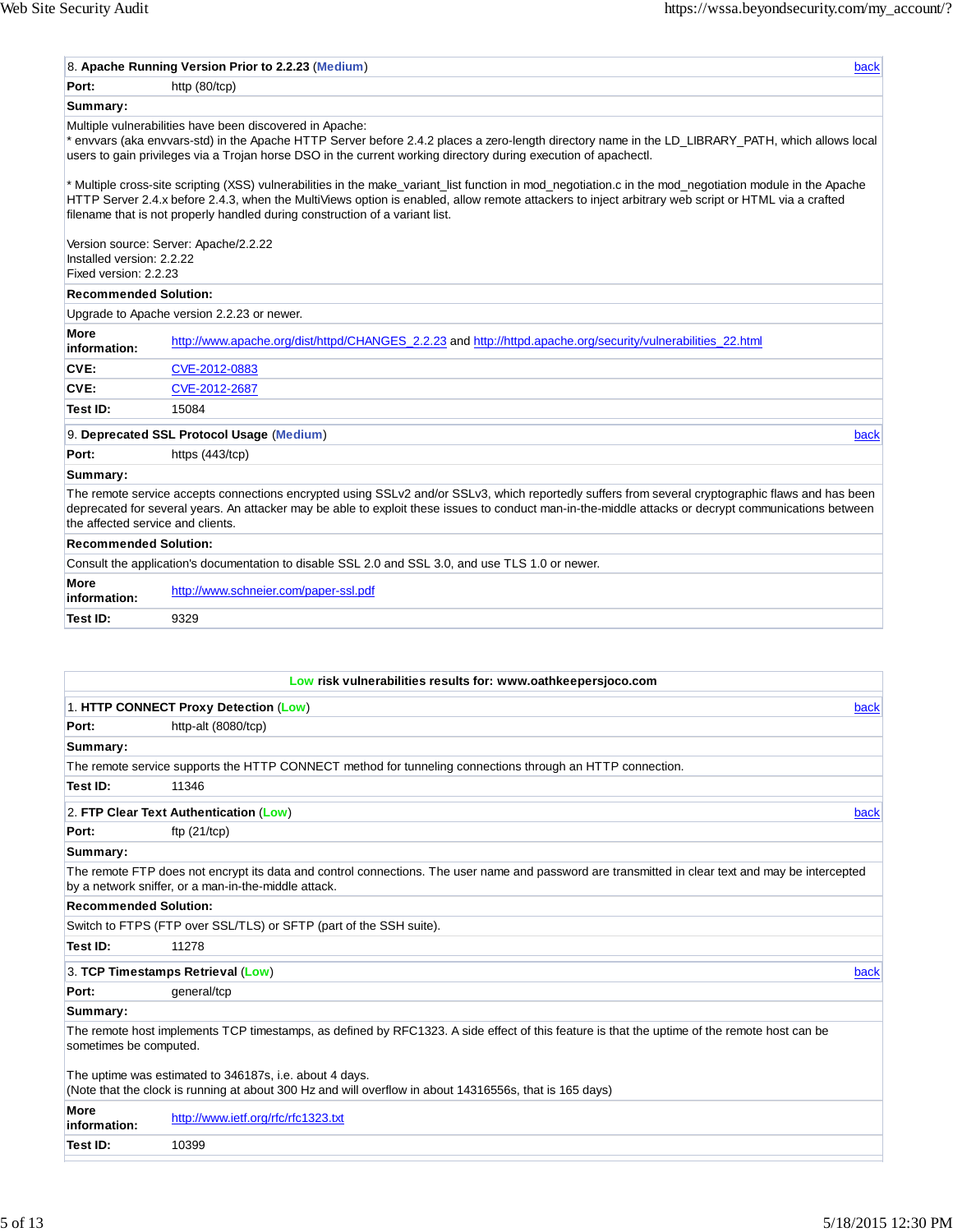|                                                          | 4. HTTP Packet Inspection (Low)<br>back                                                                                                           |
|----------------------------------------------------------|---------------------------------------------------------------------------------------------------------------------------------------------------|
| Port:                                                    | http $(80/10)$                                                                                                                                    |
| Summary:                                                 |                                                                                                                                                   |
|                                                          | This test gives some information about the remote HTTP protocol - the version used, whether HTTP Keep-Alive and HTTP pipelining are enabled, etc. |
| Protocol version: HTTP/1.1<br>SSL: no<br>Pipelining: yes |                                                                                                                                                   |
| Keep-Alive: yes                                          | Options allowed: (Not implemented)                                                                                                                |
| Headers:                                                 |                                                                                                                                                   |
| Server: Apache/2.2.22 (Debian)                           | Date: Fri, 15 May 2015 22:29:23 GMT<br>X-Powered-By: PHP/5.5.20-1~dotdeb.1                                                                        |
| Vary: Accept-Encoding                                    | Keep-Alive: timeout=15, max=100                                                                                                                   |
| Connection: Keep-Alive                                   |                                                                                                                                                   |
| Transfer-Encoding: chunked<br>Content-Type: text/html    |                                                                                                                                                   |
| X-Pad: avoid browser bug                                 |                                                                                                                                                   |
| Test ID:                                                 | 10209                                                                                                                                             |
|                                                          | 5. HTTP Packet Inspection (Low)<br>back                                                                                                           |
| Port:                                                    | https (443/tcp)                                                                                                                                   |
| Summary:                                                 |                                                                                                                                                   |
|                                                          | This test gives some information about the remote HTTP protocol - the version used, whether HTTP Keep-Alive and HTTP pipelining are enabled, etc. |
| Protocol version: HTTP/1.1                               |                                                                                                                                                   |
| SSL: yes<br>Pipelining: yes                              |                                                                                                                                                   |
| Keep-Alive: yes                                          |                                                                                                                                                   |
| Headers:                                                 | Options allowed: (Not implemented)                                                                                                                |
|                                                          | Date: Fri, 15 May 2015 22:29:23 GMT                                                                                                               |
| Server: Apache/2.2.22 (Debian)                           |                                                                                                                                                   |
|                                                          | X-Powered-By: PHP/5.5.20-1~dotdeb.1                                                                                                               |
| Vary: Accept-Encoding                                    | Keep-Alive: timeout=15, max=100                                                                                                                   |
| Connection: Keep-Alive                                   |                                                                                                                                                   |
| Transfer-Encoding: chunked                               |                                                                                                                                                   |
| Content-Type: text/html                                  |                                                                                                                                                   |
| X-Pad: avoid browser bug                                 |                                                                                                                                                   |
| Test ID:                                                 | 10209                                                                                                                                             |
|                                                          | 6. Supported SSL Ciphers Suites (Low)<br>back                                                                                                     |
| Port:                                                    | https $(443/10)$                                                                                                                                  |
| Summary:                                                 |                                                                                                                                                   |
|                                                          | This test detects which SSL ciphers are supported by remote service for encrypting communications.                                                |
|                                                          | Here is the list of SSL ciphers supported by the remote server:<br>- High Strength Ciphers (>= 112-bit key)                                       |
|                                                          | * SSLv3 - EDH-RSA-DES-CBC3-SHA Kx=DH Au=RSA Enc=3DES(168) Mac=SHA1                                                                                |
|                                                          | * SSLv3 - DES-CBC3-SHA Kx=RSA Au=RSA Enc=3DES(168) Mac=SHA1                                                                                       |
|                                                          | * SSLv3 - RC4-SHA Kx=RSA Au=RSA Enc=RC4(128) Mac=SHA1                                                                                             |
|                                                          | * TLSv1 - EDH-RSA-DES-CBC3-SHA Kx=DH Au=RSA Enc=3DES(168) Mac=SHA1                                                                                |
|                                                          | * TLSv1 - DHE-RSA-AES128-SHA Kx=DH Au=RSA Enc=AES(128)                    Mac=SHA1                                                                |
|                                                          | * TLSv1 - DHE-RSA-AES256-SHA Kx=DH Au=RSA Enc=AES(256)                    Mac=SHA1                                                                |
|                                                          | * TLSv1 - n/a Kx=DH Au=RSA Enc=Camellia(128) Mac=SHA1<br>* TLSv1 - n/a Kx=DH Au=RSA Enc=Camellia(256) Mac=SHA1                                    |
|                                                          | * TLSv1 - n/a Kx=DH Au=RSA Enc=SEED(128) Mac=SHA1                                                                                                 |
|                                                          | * TLSv1 - n/a Kx=ECDH Au=RSA Enc=3DES(168) Mac=SHA1                                                                                               |
|                                                          | * TLSv1 - n/a Kx=ECDH Au=RSA Enc=AES(128) Mac=SHA1                                                                                                |
|                                                          | * TLSv1 - n/a Kx=ECDH Au=RSA Enc=AES(256) Mac=SHA1                                                                                                |
|                                                          | * TLSv1 - n/a Kx=ECDH Au=RSA Enc=RC4(128) Mac=SHA1<br>* TLSv1 - DES-CBC3-SHA Kx=RSA Au=RSA Enc=3DES(168) Mac=SHA1                                 |
|                                                          | * TLSv1 - AES128-SHA Kx=RSA Au=RSA Enc=AES(128) Mac=SHA1                                                                                          |
|                                                          | * TLSv1 - AES256-SHA Kx=RSA Au=RSA Enc=AES(256) Mac=SHA1                                                                                          |
|                                                          |                                                                                                                                                   |
|                                                          | * TLSv1 - n/a Kx=RSA Au=RSA Enc=Camellia(128) Mac=SHA1                                                                                            |
|                                                          | * TLSv1 - n/a Kx=RSA Au=RSA Enc=Camellia(256) Mac=SHA1                                                                                            |
|                                                          | * TLSv1 - RC4-SHA Kx=RSA Au=RSA Enc=RC4(128) Mac=SHA1                                                                                             |
| The fields above are:                                    | * TLSv1 - n/a Kx=RSA Au=RSA Enc=SEED(128) Mac=SHA1                                                                                                |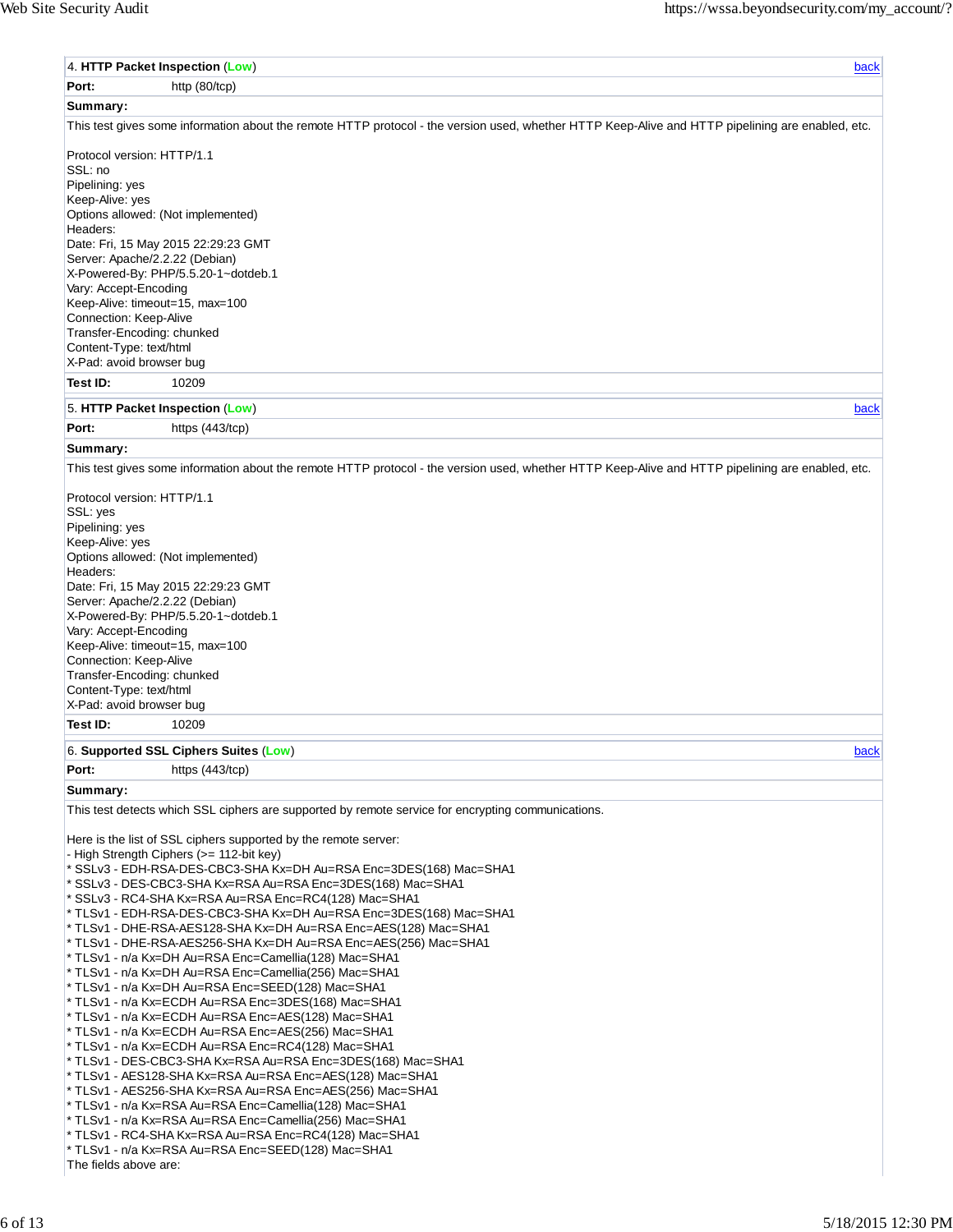| * Kx={key exchange}<br>* Au={authentication}<br>* {export flag} | * {OpenSSL ciphername}<br>Enc={symmetric encryption method}<br>* Mac={message authentication code}                                                                                                    |      |
|-----------------------------------------------------------------|-------------------------------------------------------------------------------------------------------------------------------------------------------------------------------------------------------|------|
| More<br>information:                                            | http://www.openssl.org/docs/apps/ciphers.html                                                                                                                                                         |      |
| Test ID:                                                        | 9819                                                                                                                                                                                                  |      |
| 7. ICMP Echo Request (Low)                                      |                                                                                                                                                                                                       | back |
| Port:                                                           | general/icmp                                                                                                                                                                                          |      |
| Summary:                                                        |                                                                                                                                                                                                       |      |
|                                                                 | The remote host answers an ICMP echo request (ping).                                                                                                                                                  |      |
| <b>Recommended Solution:</b>                                    |                                                                                                                                                                                                       |      |
|                                                                 | Filter out the ICMP echo requests (8)                                                                                                                                                                 |      |
| Impact:                                                         |                                                                                                                                                                                                       |      |
|                                                                 | The remote host answers ping, an attacker can use this to determine the host is running.                                                                                                              |      |
| Test ID:                                                        | 9507                                                                                                                                                                                                  |      |
|                                                                 | 8. Identify Unknown Services via GET Requests (Low)                                                                                                                                                   | back |
| Port:                                                           | https (443/tcp)                                                                                                                                                                                       |      |
| Summary:                                                        |                                                                                                                                                                                                       |      |
|                                                                 | This test is a complement of Service test, as it tries recognize more banners and use an HTTP request if necessary.                                                                                   |      |
|                                                                 | A web server is running on this port                                                                                                                                                                  |      |
| Test ID:                                                        | 8434                                                                                                                                                                                                  |      |
|                                                                 | 9. Identify Unknown Services via GET Requests (Low)                                                                                                                                                   | back |
| Port:                                                           | http (80/tcp)                                                                                                                                                                                         |      |
|                                                                 | This test is a complement of Service test, as it tries recognize more banners and use an HTTP request if necessary.<br>A web server is running on this port                                           |      |
| Test ID:                                                        | 8434                                                                                                                                                                                                  |      |
|                                                                 |                                                                                                                                                                                                       |      |
| Port:                                                           | 10. Identify Unknown Services via GET Requests (Low)<br>ssh (22/tcp)                                                                                                                                  | back |
| Summary:                                                        |                                                                                                                                                                                                       |      |
|                                                                 | This test is a complement of Service test, as it tries recognize more banners and use an HTTP request if necessary.                                                                                   |      |
|                                                                 | A SSH server is running on this port                                                                                                                                                                  |      |
| Test ID:                                                        | 8434                                                                                                                                                                                                  |      |
| 11. SSL Verification Test (Low)                                 |                                                                                                                                                                                                       | back |
| Port:                                                           | https $(443/1$ tcp $)$                                                                                                                                                                                |      |
| Summary:                                                        |                                                                                                                                                                                                       |      |
| problematic.                                                    | This test connects to a SSL server, and checks its certificate and the available (shared) SSLv2 ciphers. Weak (export version) ciphers are reported as                                                |      |
| Certificate:<br>Data:                                           | Here is the SSLv2 server certificate:                                                                                                                                                                 |      |
| Version: 3 (0x2)<br>Serial Number:                              | 52:28:f5:26:7d:a8:0b:1a:03:92:0f:49:b4:70:0a:39                                                                                                                                                       |      |
| Validity                                                        | Signature Algorithm: sha256WithRSAEncryption<br>Issuer: C=GB, ST=Greater Manchester, L=Salford, O=COMODO CA Limited, CN=COMODO RSA Domain Validation Secure Server CA                                 |      |
| Subject Public Key Info:<br>Public-Key: (2048 bit)              | Not Before: Apr 10 00:00:00 2015 GMT<br>Not After: Apr 9 23:59:59 2016 GMT<br>Subject: OU=Domain Control Validated, OU=PositiveSSL, CN=www.oathkeepersjoco.com<br>Public Key Algorithm: rsaEncryption |      |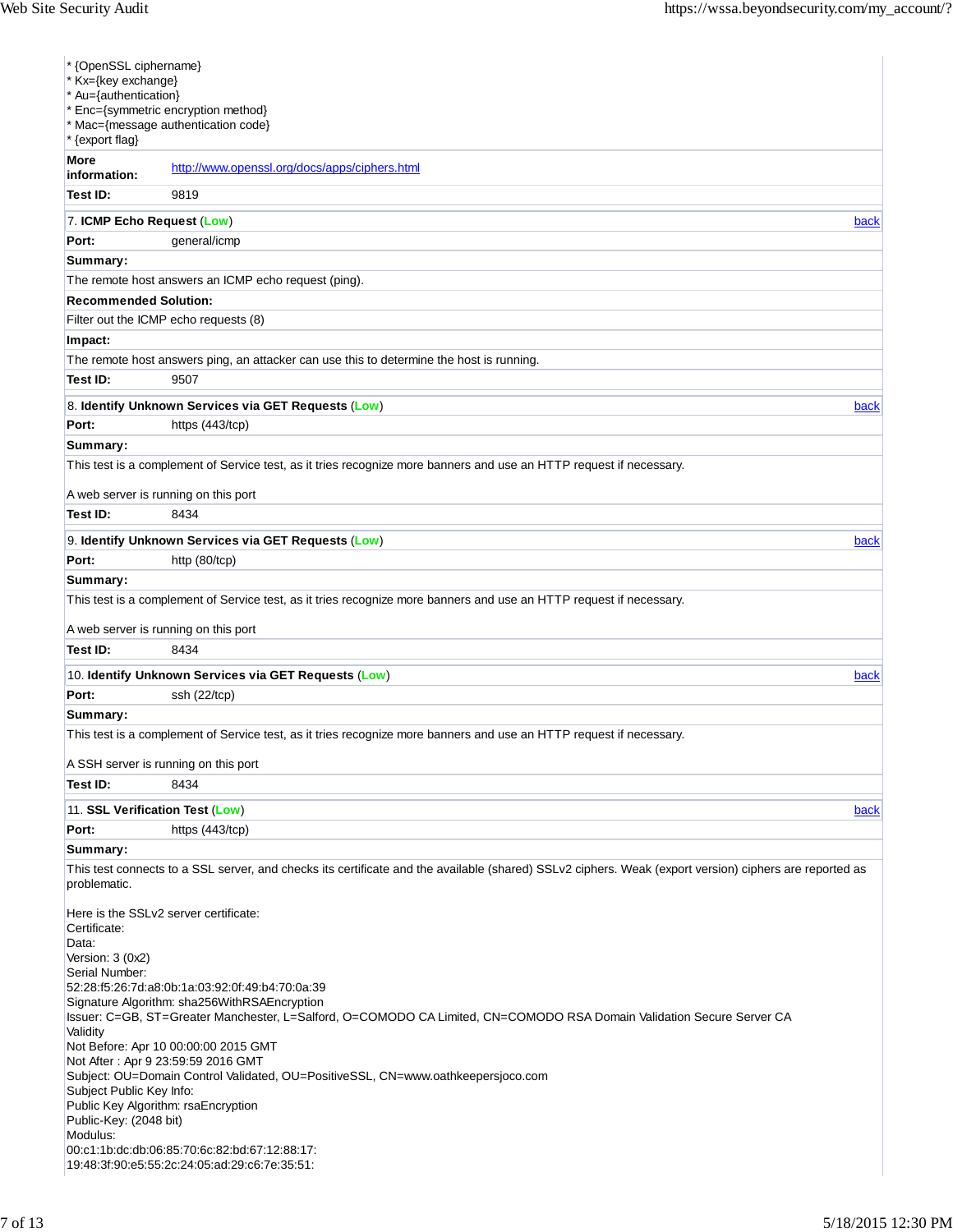12. **TTL Anomaly Detection** (**Low**) back 77:24:40:35:47:03:6f:74:cf:cd:e0:ec:af:1e:a5: a2:97:1d:26:87:26:89:7e:29:31:a9:2f:99:9b:cd: 15:3a:16:c5:a9:f5:89:20:c2:70:cf:c2:fa:4d:b2: ac:33:f4:c3:f0:e2:e0:ea:d1:a8:b2:c3:41:2c:72: b3:76:12:61:91:f0:56:04:aa:7e:a1:51:a2:bc:2c: aa:f7:7c:86:04:76:6d:2a:93:27:bf:1c:1a:31:91: 52:e5:71:c7:be:c6:8b:18:53:5d:05:40:04:91:e2: fd:36:2d:71:1e:91:ec:97:b1:17:a0:af:2f:a1:b8: 25:a7:a2:4c:82:70:23:55:a2:3f:60:e2:52:3e:25: f6:94:aa:d1:a9:c7:33:2e:58:9e:2b:be:ce:ee:ee: a4:3a:94:db:f4:05:63:4e:ef:dd:13:19:f1:cf:b6: 73:49:32:6e:1c:fd:0c:84:bd:24:b0:31:a4:56:5c: 7b:8c:1b:1f:7d:d0:b7:35:87:b3:db:d3:26:db:48: 99:4c:88:cc:96:b0:29:bc:93:45:28:a7:61:62:e6: 98:61:b1:9f:8a:47:00:9e:eb:df:bc:19:b7:97:83: d6:f3 Exponent: 65537 (0x10001) X509v3 extensions: X509v3 Authority Key Identifier: keyid:90:AF:6A:3A:94:5A:0B:D8:90:EA:12:56:73:DF:43:B4:3A:28:DA:E7 X509v3 Subject Key Identifier: 2D:0F:99:19:12:75:40:00:14:CA:76:B3:D0:39:D2:74:80:10:D5:FE X509v3 Key Usage: critical Digital Signature, Key Encipherment X509v3 Basic Constraints: critical CA:FALSE X509v3 Extended Key Usage: TLS Web Server Authentication, TLS Web Client Authentication X509v3 Certificate Policies: Policy: 1.3.6.1.4.1.6449.1.2.2.7 CPS: https://secure.comodo.com/CPS Policy: 2.23.140.1.2.1 X509v3 CRL Distribution Points: Full Name: URI:http://crl.comodoca.com/COMODORSADomainValidationSecureServerCA.cr l Authority Information Access: CA Issuers - URI:http://crt.comodoca.com/COMODORSADomainValidationSecureServerCA.cr t OCSP - URI:http://ocsp.comodoca.com X509v3 Subject Alternative Name: DNS:www.oathkeepersjoco.com, DNS:oathkeepersjoco.com Signature Algorithm: sha256WithRSAEncryption 5e:12:06:f5:12:2e:3b:d8:4d:56:9a:99:d0:cf:53:7e:0f:ab: ea:ad:ed:5b:ce:6a:e1:cc:13:f9:02:75:f2:2c:fd:04:43:e2: 32:83:06:56:d4:23:11:fd:0c:06:c8:c3:d0:8b:43:a7:fb:08: 29:34:13:67:1c:17:bf:cd:03:84:ce:67:fe:0d:71:7e:b0:bd: 40:88:97:5f:6f:48:45:4d:4a:34:1a:89:4a:f6:5e:c3:e7:a2: b2:fe:56:0f:db:52:5c:03:95:03:d8:cd:71:f6:f4:0a:0b:6b: e7:10:3c:ea:23:0a:80:f2:d1:8d:37:2d:13:32:b4:bb:35:72: d7:25:21:8f:07:fc:ef:2e:42:bf:0c:29:80:32:81:a0:2a:52: 43:82:b0:db:12:d0:19:3d:1a:db:4e:cf:92:53:9a:78:a5:8f: 76:70:23:7b:43:72:87:f6:3a:82:da:eb:2c:2c:08:25:87:cb: fa:0a:bb:13:db:aa:03:9c:08:70:e6:35:07:0c:67:5b:ef:00: 46:f9:30:43:7b:9c:b8:33:9c:ca:1b:f5:01:8b:66:f6:64:4a: 78:77:a7:a7:bf:68:60:d6:5e:54:88:13:ac:d0:6c:23:4f:6a: 10:1f:d2:6e:73:1e:9b:86:0d:70:13:a3:39:fc:87:19:2e:21: 56:19:c6:0e This SSLv2 server also accepts SSLv3 connections. This SSLv2 server also accepts TLSv1 connections. **Recommended Solution:** Usage of weak ciphers should be avoided. **Test ID:** 2804 **Port:** general/tcp **Summary:** The remote host, when queried on open ports, replies with differing TTL values. This could be an indicator that a transparent proxy is on the way, or that this host is a forwarding router, honeypot, etc... **Recommended Solution:** Contact vendor for information on closing up this information leak. **Impact:** An attacker may use this information to find critical systems on your network.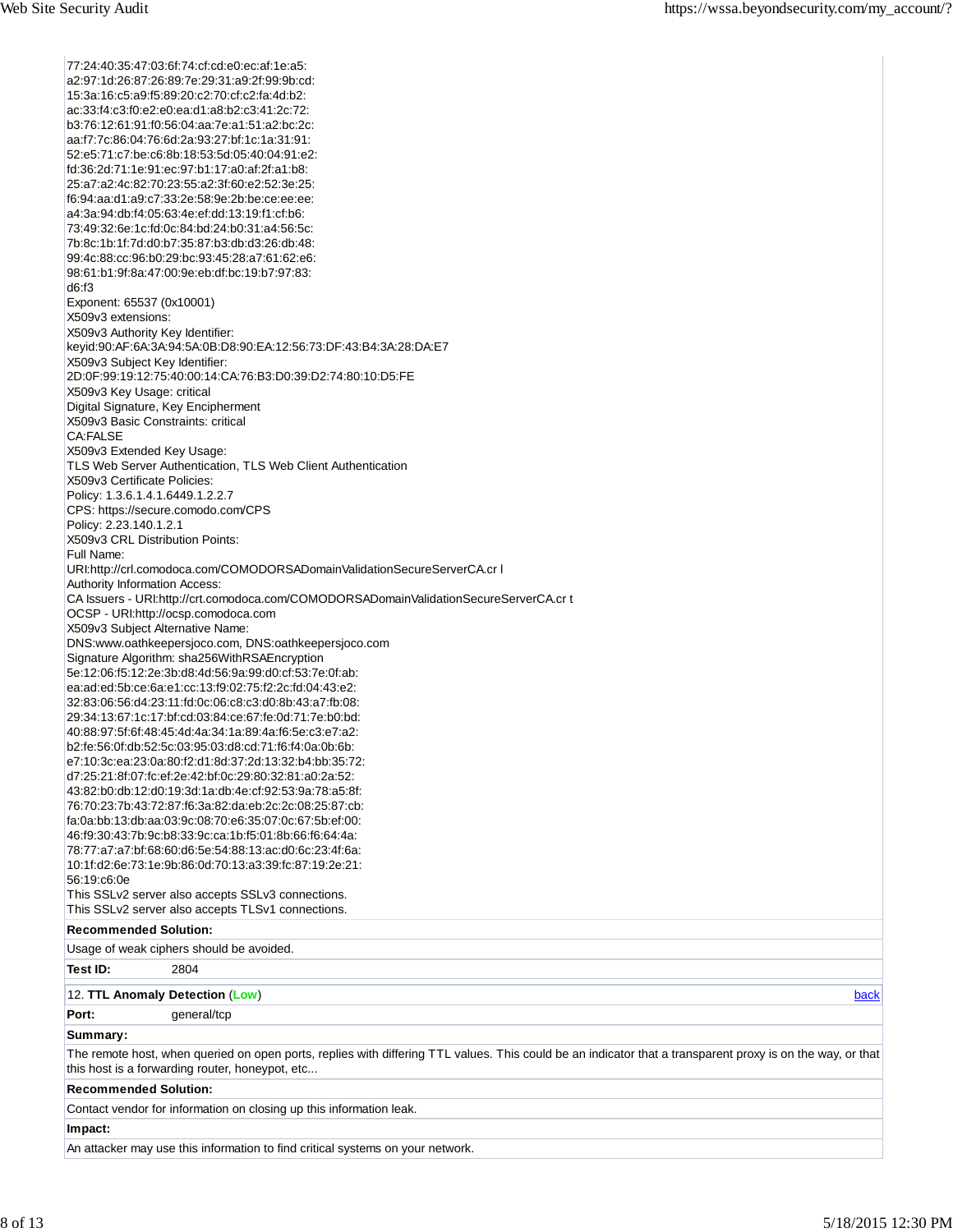| Test ID:                       | 2711                                                                                                                                                                                                                                                                                                                                                                                                                |      |
|--------------------------------|---------------------------------------------------------------------------------------------------------------------------------------------------------------------------------------------------------------------------------------------------------------------------------------------------------------------------------------------------------------------------------------------------------------------|------|
|                                | 13. Rsync Modules Detection (Low)                                                                                                                                                                                                                                                                                                                                                                                   | back |
| Port:                          | rsync (873/tcp)                                                                                                                                                                                                                                                                                                                                                                                                     |      |
| Summary:                       |                                                                                                                                                                                                                                                                                                                                                                                                                     |      |
|                                | rsync is an open source utility that provides fast incremental file transfer. This test is able to extract rsync modules available on a remote server.                                                                                                                                                                                                                                                              |      |
| <b>Recommended Solution:</b>   |                                                                                                                                                                                                                                                                                                                                                                                                                     |      |
|                                | If the rsync server contains sensitive information/modules/files, access to it should be limited.                                                                                                                                                                                                                                                                                                                   |      |
| Test ID:                       | 2358                                                                                                                                                                                                                                                                                                                                                                                                                |      |
|                                | 14. rpcinfo -p Information Disclosure (Low)                                                                                                                                                                                                                                                                                                                                                                         | back |
| Port:                          | unknown (53695/udp)                                                                                                                                                                                                                                                                                                                                                                                                 |      |
| Summary:                       |                                                                                                                                                                                                                                                                                                                                                                                                                     |      |
|                                | This test calls the DUMP RPC on the port mapper, to obtain the list of all registered programs. This is what we found:<br>RPC program #100024 version 1 'status' is running on this port                                                                                                                                                                                                                            |      |
| Impact:                        |                                                                                                                                                                                                                                                                                                                                                                                                                     |      |
|                                | Attackers can gain critical information about the host.                                                                                                                                                                                                                                                                                                                                                             |      |
| Test ID:                       | 1898                                                                                                                                                                                                                                                                                                                                                                                                                |      |
|                                | 15. rpcinfo -p Information Disclosure (Low)                                                                                                                                                                                                                                                                                                                                                                         | back |
| Port:                          | sunrpc (111/udp)                                                                                                                                                                                                                                                                                                                                                                                                    |      |
| Summary:                       |                                                                                                                                                                                                                                                                                                                                                                                                                     |      |
|                                | This test calls the DUMP RPC on the port mapper, to obtain the list of all registered programs. This is what we found:<br>RPC program #100000 version 4 'portmapper' (portmap sunrpc rpcbind) is running on this port<br>RPC program #100000 version 3 'portmapper' (portmap sunrpc rpcbind) is running on this port<br>RPC program #100000 version 2 'portmapper' (portmap sunrpc rpcbind) is running on this port |      |
| Impact:                        |                                                                                                                                                                                                                                                                                                                                                                                                                     |      |
|                                | Attackers can gain critical information about the host.                                                                                                                                                                                                                                                                                                                                                             |      |
| Test ID:                       | 1898                                                                                                                                                                                                                                                                                                                                                                                                                |      |
|                                | 16. rpcinfo -p Information Disclosure (Low)                                                                                                                                                                                                                                                                                                                                                                         | back |
| Port:                          | unknown (34404/tcp)                                                                                                                                                                                                                                                                                                                                                                                                 |      |
| Summary:                       |                                                                                                                                                                                                                                                                                                                                                                                                                     |      |
|                                | This test calls the DUMP RPC on the port mapper, to obtain the list of all registered programs. This is what we found:<br>RPC program #100024 version 1 'status' is running on this port                                                                                                                                                                                                                            |      |
| Impact:                        |                                                                                                                                                                                                                                                                                                                                                                                                                     |      |
|                                | Attackers can gain critical information about the host.                                                                                                                                                                                                                                                                                                                                                             |      |
| Test ID:                       | 1898                                                                                                                                                                                                                                                                                                                                                                                                                |      |
|                                | 17. rpcinfo -p Information Disclosure (Low)                                                                                                                                                                                                                                                                                                                                                                         | back |
| Port:                          | sunrpc (111/tcp)                                                                                                                                                                                                                                                                                                                                                                                                    |      |
| Summary:                       |                                                                                                                                                                                                                                                                                                                                                                                                                     |      |
|                                | This test calls the DUMP RPC on the port mapper, to obtain the list of all registered programs. This is what we found:<br>RPC program #100000 version 4 'portmapper' (portmap sunrpc rpcbind) is running on this port<br>RPC program #100000 version 3 'portmapper' (portmap sunrpc rpcbind) is running on this port<br>RPC program #100000 version 2 'portmapper' (portmap sunrpc rpcbind) is running on this port |      |
| Impact:                        |                                                                                                                                                                                                                                                                                                                                                                                                                     |      |
|                                | Attackers can gain critical information about the host.                                                                                                                                                                                                                                                                                                                                                             |      |
| Test ID:                       | 1898                                                                                                                                                                                                                                                                                                                                                                                                                |      |
| 18. Directory Scanner (Low)    |                                                                                                                                                                                                                                                                                                                                                                                                                     | back |
| Port:                          | http (80/tcp)                                                                                                                                                                                                                                                                                                                                                                                                       |      |
|                                |                                                                                                                                                                                                                                                                                                                                                                                                                     |      |
|                                |                                                                                                                                                                                                                                                                                                                                                                                                                     |      |
| Summary:<br>/downloads, /icons | We found some common directories on the web server:<br>The following directories were discovered:                                                                                                                                                                                                                                                                                                                   |      |
| <b>Recommended Solution:</b>   |                                                                                                                                                                                                                                                                                                                                                                                                                     |      |
|                                | Check if those directories contain any sensitive information, if they do, prevent unauthorized access to them.                                                                                                                                                                                                                                                                                                      |      |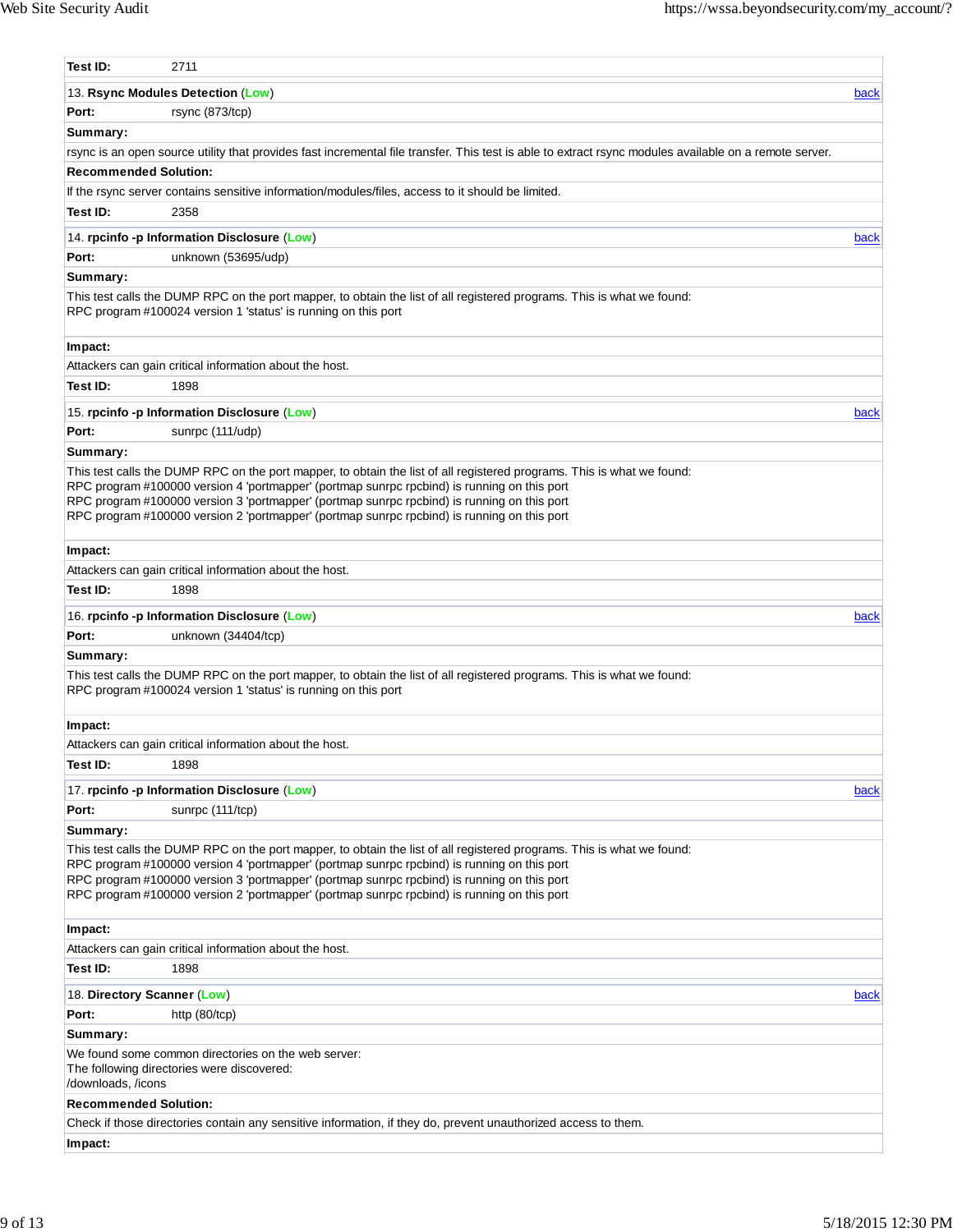|                                                                                         | This is usually not a security vulnerability, only an information gathering. Nevertheless, you should manually inspect these directories to ensure that they<br>are in compliance with accepted security standards. |
|-----------------------------------------------------------------------------------------|---------------------------------------------------------------------------------------------------------------------------------------------------------------------------------------------------------------------|
| Test ID:                                                                                | 1822                                                                                                                                                                                                                |
| 19. Directory Scanner (Low)                                                             | back                                                                                                                                                                                                                |
| Port:                                                                                   | https $(443/1$ tcp $)$                                                                                                                                                                                              |
| Summary:                                                                                |                                                                                                                                                                                                                     |
| /downloads, /icons                                                                      | We found some common directories on the web server:<br>The following directories were discovered:                                                                                                                   |
| <b>Recommended Solution:</b>                                                            |                                                                                                                                                                                                                     |
|                                                                                         | Check if those directories contain any sensitive information, if they do, prevent unauthorized access to them.                                                                                                      |
| Impact:                                                                                 |                                                                                                                                                                                                                     |
|                                                                                         | This is usually not a security vulnerability, only an information gathering. Nevertheless, you should manually inspect these directories to ensure that they<br>are in compliance with accepted security standards. |
| Test ID:                                                                                | 1822                                                                                                                                                                                                                |
|                                                                                         | 20. NTP Variables Reading (Low)<br>back                                                                                                                                                                             |
| Port:                                                                                   | ntp (123/udp)                                                                                                                                                                                                       |
| Summary:                                                                                |                                                                                                                                                                                                                     |
|                                                                                         | It is possible to determine a lot of information about the remote host by querying the NTP variables - these include OS descriptor, and time settings.                                                              |
|                                                                                         | Theoretically one could work out the NTP peer relationships and track back network settings from this.                                                                                                              |
| <b>Recommended Solution:</b>                                                            |                                                                                                                                                                                                                     |
|                                                                                         | Set NTP to restrict default access to ignore all info packets: restrict default ignore                                                                                                                              |
| Impact:                                                                                 |                                                                                                                                                                                                                     |
|                                                                                         | Attackers can gain critical information about the host.                                                                                                                                                             |
| Test ID:                                                                                | 1653                                                                                                                                                                                                                |
| 21. SSH Detection (Low)                                                                 | back                                                                                                                                                                                                                |
| Port:                                                                                   | ssh (22/tcp)                                                                                                                                                                                                        |
| Summary:                                                                                |                                                                                                                                                                                                                     |
| . 1.99<br>2.0                                                                           | The remote SSH daemon supports the following versions of the SSH protocol:                                                                                                                                          |
| Test ID:                                                                                | 1642                                                                                                                                                                                                                |
| 22. Nmap (Low)                                                                          | back                                                                                                                                                                                                                |
| Port:                                                                                   | general/tcp                                                                                                                                                                                                         |
| Summary:                                                                                |                                                                                                                                                                                                                     |
|                                                                                         | Nmap found that this host has an uptime of 3.953 days                                                                                                                                                               |
|                                                                                         |                                                                                                                                                                                                                     |
|                                                                                         | (Note that operating system guessing is not completely accurate, and is meant to give a picture of what the attacker may see)                                                                                       |
| <b>Recommended Solution:</b>                                                            |                                                                                                                                                                                                                     |
|                                                                                         | Make sure you applied the latest patches/service pack to your operating system.                                                                                                                                     |
| Test ID:                                                                                | 1043                                                                                                                                                                                                                |
|                                                                                         | 23. HTTP Server Detection (Low)<br>back                                                                                                                                                                             |
| Port:                                                                                   | https (443/tcp)                                                                                                                                                                                                     |
| Summary:                                                                                |                                                                                                                                                                                                                     |
|                                                                                         | We were able to detect your web server type and version.                                                                                                                                                            |
| <b>Recommended Solution:</b>                                                            |                                                                                                                                                                                                                     |
|                                                                                         | Configure your server to use an alternate name like:<br>'Wintendo httpd with Dotmatrix display'. See the URL below for more information.                                                                            |
| For Apache, add the lines:<br>ServerSignature Off<br>ServerTokens Prod<br>in httpd.conf |                                                                                                                                                                                                                     |
|                                                                                         | For IIS, you can use URLScan to hide the IIS version number.                                                                                                                                                        |
| Impact:                                                                                 |                                                                                                                                                                                                                     |
|                                                                                         | Attackers can gain critical information about the host.                                                                                                                                                             |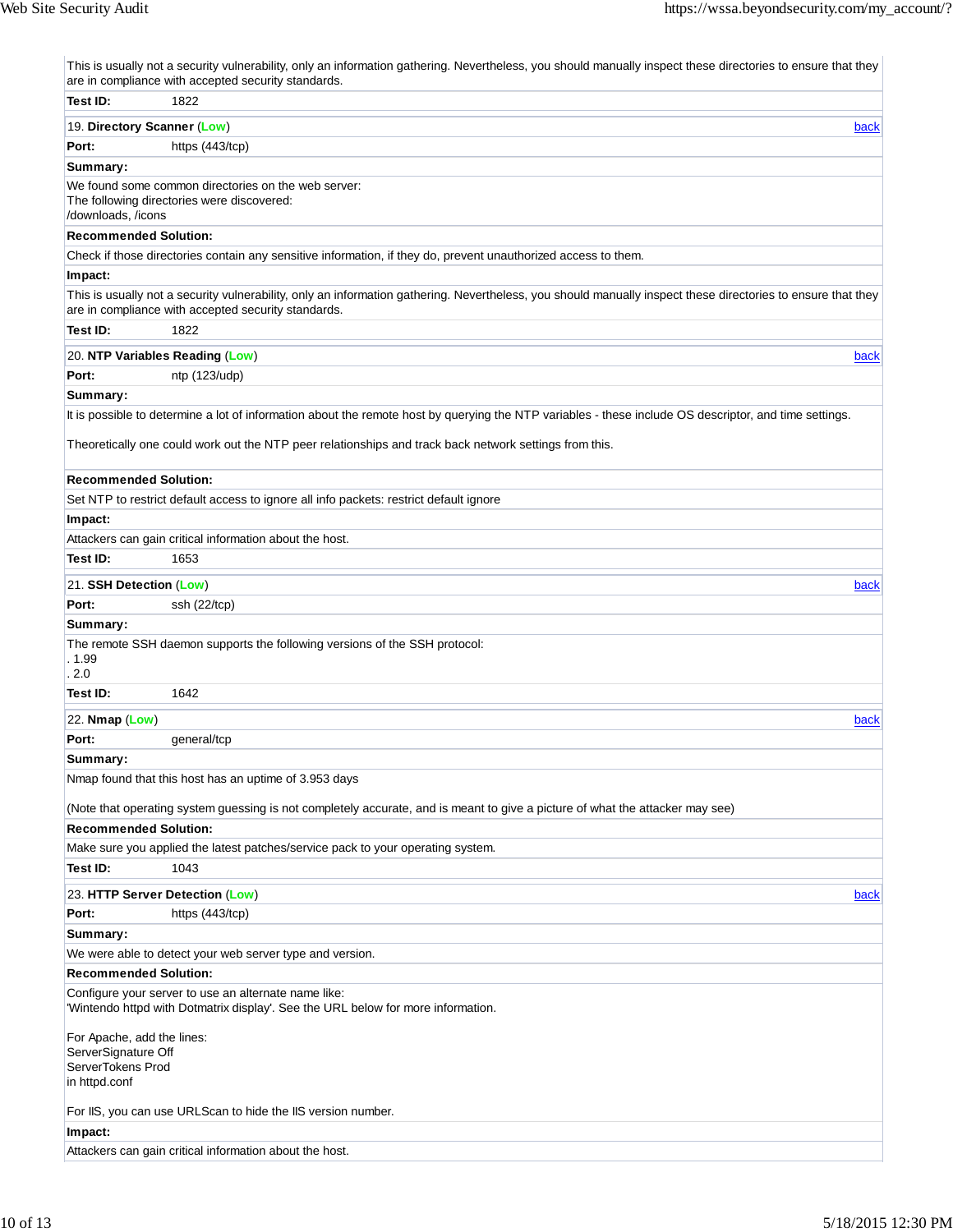| More<br>information:                                                   | http://www.securiteam.com/securitynews/5RP0L1540K.html                                                                                                                                |      |
|------------------------------------------------------------------------|---------------------------------------------------------------------------------------------------------------------------------------------------------------------------------------|------|
| Test ID:                                                               | 1035                                                                                                                                                                                  |      |
| 24. HTTP Server Detection (Low)                                        |                                                                                                                                                                                       | back |
| Port:                                                                  | http (80/tcp)                                                                                                                                                                         |      |
| Summary:                                                               |                                                                                                                                                                                       |      |
|                                                                        | We were able to detect your web server type and version.                                                                                                                              |      |
| <b>Recommended Solution:</b>                                           |                                                                                                                                                                                       |      |
|                                                                        | Configure your server to use an alternate name like:<br>'Wintendo httpd with Dotmatrix display'. See the URL below for more information.                                              |      |
| For Apache, add the lines:<br>ServerSignature Off<br>ServerTokens Prod |                                                                                                                                                                                       |      |
| in httpd.conf                                                          |                                                                                                                                                                                       |      |
|                                                                        | For IIS, you can use URLScan to hide the IIS version number.                                                                                                                          |      |
| Impact:                                                                |                                                                                                                                                                                       |      |
|                                                                        | Attackers can gain critical information about the host.                                                                                                                               |      |
| More<br>information:                                                   | http://www.securiteam.com/securitynews/5RP0L1540K.html                                                                                                                                |      |
| Test ID:                                                               | 1035                                                                                                                                                                                  |      |
| 25. SSH Server Detection (Low)                                         |                                                                                                                                                                                       | back |
| Port:                                                                  | ssh (22/tcp)                                                                                                                                                                          |      |
| Summary:                                                               |                                                                                                                                                                                       |      |
|                                                                        | An SSH daemon was detected and the following banner was received:<br>SSH version: SSH-2.0-OpenSSH_6.0p1 Debian-4+deb7u2<br>SSH supported authentication: publickey,password,hostbased |      |
| <b>Recommended Solution:</b>                                           |                                                                                                                                                                                       |      |
|                                                                        | Make sure this doesn't include information about the server's type or version. Change it to something generic like 'welcome'.                                                         |      |
| Test ID:                                                               | 942                                                                                                                                                                                   |      |
| 26. RPC Portmapper (Low)                                               |                                                                                                                                                                                       | back |
| Port:                                                                  | sunrpc (111/udp)                                                                                                                                                                      |      |
| Summary:                                                               |                                                                                                                                                                                       |      |
|                                                                        | The RPC portmapper (portmap(8)) is a server that converts RPC program numbers into TCP/IP (or UDP/IP) protocol port numbers.                                                          |      |
| <b>Recommended Solution:</b>                                           |                                                                                                                                                                                       |      |
|                                                                        | If RPC services are not used on this machine, close this service.<br>Otherwise filter traffic to this port to allow access only from trusted machines.                                |      |
| Impact:                                                                |                                                                                                                                                                                       |      |
|                                                                        | An attacker may use it to enumerate RPC services.                                                                                                                                     |      |
| CVE:                                                                   | CVE-1999-0632                                                                                                                                                                         |      |
| CVE:                                                                   | CVE-1999-0189                                                                                                                                                                         |      |
| Test ID:                                                               | 901                                                                                                                                                                                   |      |
|                                                                        | 27. ICMP Timestamp Request (Low)                                                                                                                                                      | back |
| Port:                                                                  | general/icmp                                                                                                                                                                          |      |
| Summary:                                                               |                                                                                                                                                                                       |      |
|                                                                        | The remote host answers to an ICMP timestamp request. This allows an attacker to know the time and date on your host.                                                                 |      |
| <b>Recommended Solution:</b>                                           |                                                                                                                                                                                       |      |
|                                                                        | See solution provided at: http://www.beyondsecurity.com/faq/questions/54/how-can-i-mitigate-icmp-timestamp                                                                            |      |
| Impact:                                                                |                                                                                                                                                                                       |      |
|                                                                        | This may help attackers to defeat time based authentications schemes.                                                                                                                 |      |
| CVE:                                                                   | CVE-1999-0524                                                                                                                                                                         |      |
| Test ID:                                                               | 811                                                                                                                                                                                   |      |
| 28. Services (Low)                                                     |                                                                                                                                                                                       | back |
| Port:                                                                  | https (443/tcp)                                                                                                                                                                       |      |
| Summary:                                                               |                                                                                                                                                                                       |      |
|                                                                        | A web server is running on this port through SSL                                                                                                                                      |      |
| Test ID:                                                               | 772                                                                                                                                                                                   |      |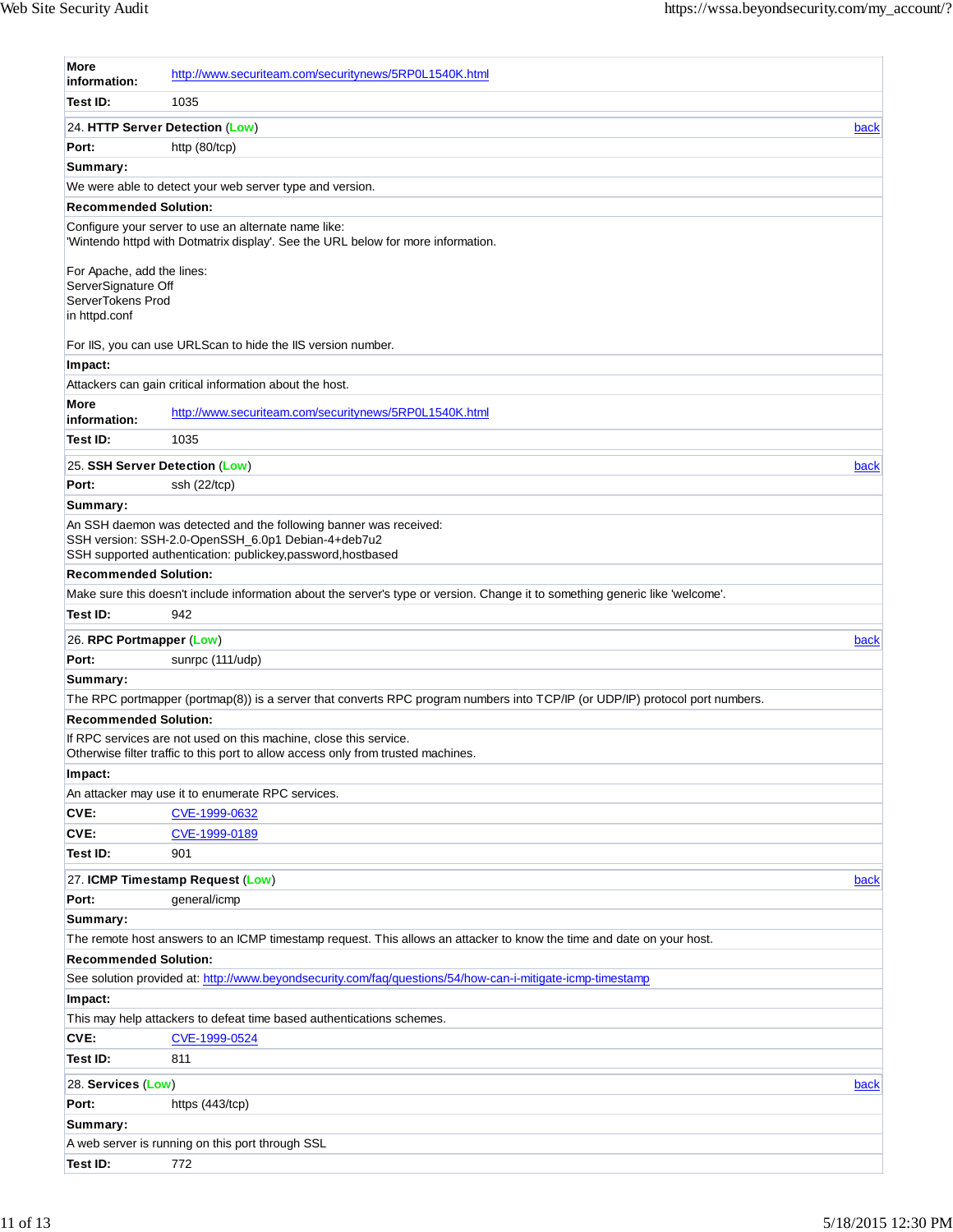| 29. Services (Low)                        |                                         | back |
|-------------------------------------------|-----------------------------------------|------|
| Port:                                     | https (443/tcp)                         |      |
| Summary:                                  |                                         |      |
|                                           | A SSLv2 server answered on this port    |      |
| Test ID:                                  | 772                                     |      |
| 30. Services (Low)                        |                                         | back |
| Port:                                     | rsync (873/tcp)                         |      |
| Summary:                                  |                                         |      |
|                                           | An rsync server is running on this port |      |
| Test ID:                                  | 772                                     |      |
| 31. Services (Low)                        |                                         | back |
| Port:                                     | http (80/tcp)                           |      |
| Summary:                                  |                                         |      |
|                                           | A web server is running on this port    |      |
| Test ID:                                  | 772                                     |      |
| 32. Services (Low)                        |                                         | back |
| Port:                                     | ssh (22/tcp)                            |      |
| Summary:                                  |                                         |      |
|                                           | An ssh server is running on this port   |      |
| Test ID:                                  | 772                                     |      |
| 33. Services (Low)                        |                                         | back |
| Port:                                     | ftp $(21/1)$                            |      |
| Summary:                                  |                                         |      |
| Here is its banner:<br>220 (vsFTPd 2.3.5) | An FTP server is running on this port.  |      |
| Test ID:                                  | 772                                     |      |

| None risk vulnerabilities results for: www.oathkeepersjoco.com |                                          |      |
|----------------------------------------------------------------|------------------------------------------|------|
| 1. Scan Information (None)                                     |                                          | back |
| Port:                                                          | general/tcp                              |      |
| Summary:                                                       |                                          |      |
| Scanner IP: 10.69.177.153                                      |                                          |      |
| Target IP: 50.116.23.136                                       |                                          |      |
|                                                                | Target Hostname: www.oathkeepersjoco.com |      |
| Test ID:                                                       | 9162                                     |      |
| 2. Open Port (None)                                            |                                          | back |
| Port:                                                          | ssh (22/tcp)                             |      |
| Summary:                                                       |                                          |      |
| Test ID:                                                       | 719                                      |      |
| 3. Open Port (None)                                            |                                          | back |
| Port:                                                          | ftp $(21/tcp)$                           |      |
| Summary:                                                       |                                          |      |
| Test ID:                                                       | 719                                      |      |
| 4. Open Port (None)                                            |                                          | back |
| Port:                                                          | http (80/tcp)                            |      |
| Summary:                                                       |                                          |      |
| Test ID:                                                       | 719                                      |      |
| 5. Open Port (None)                                            |                                          | back |
| Port:                                                          | rsync (873/tcp)                          |      |
| Summary:                                                       |                                          |      |
| Test ID:                                                       | 719                                      |      |